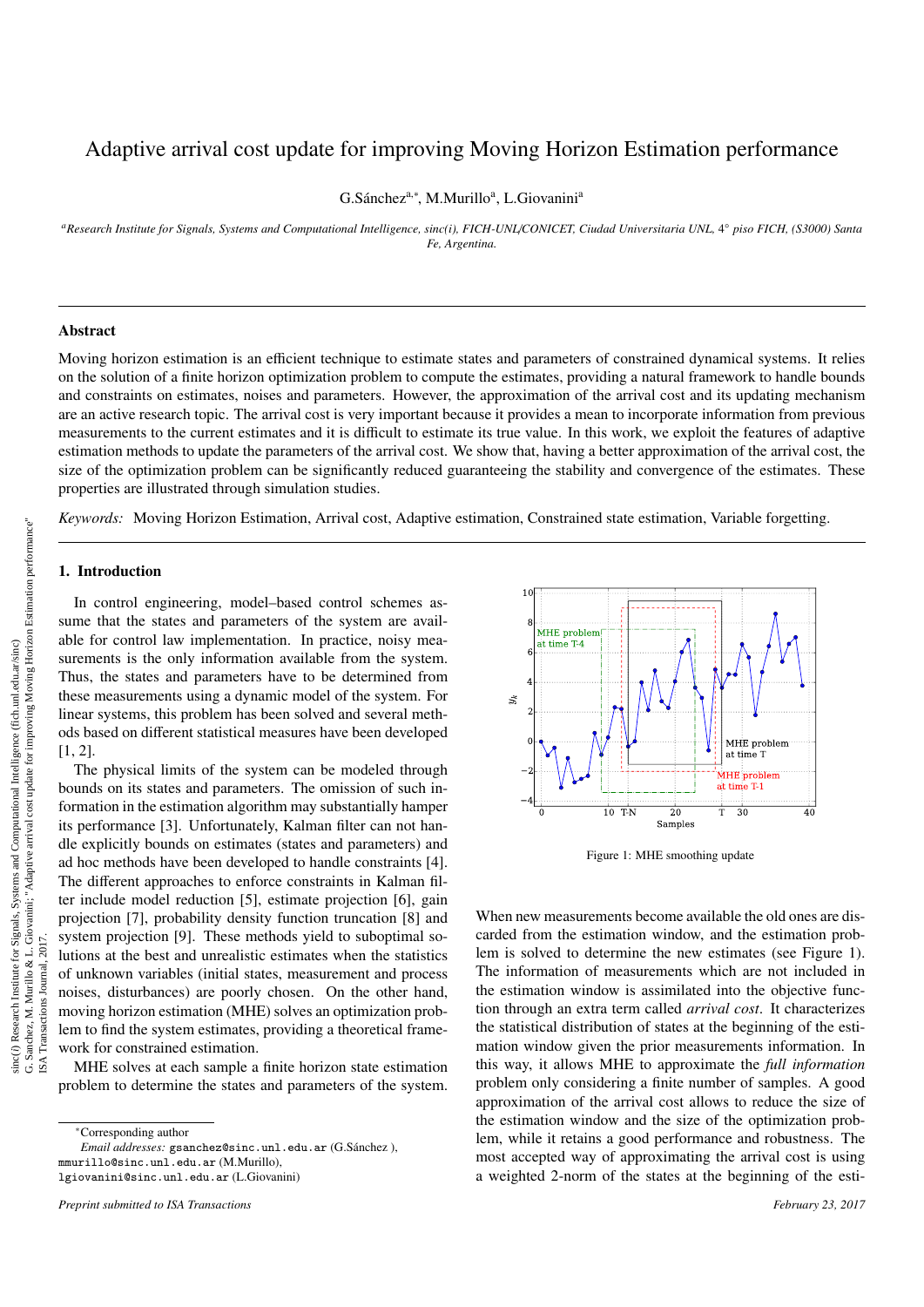ISA Transactions Journal, 2017.

mation window [10, 11, 12, 13]. For linear systems Rao et al. [10] proposed to update the parameters of the arrival cost term (the weight matrix and initial states) using a Kalman filter or a Kalman smoother. The Gaussian distribution employed by these methods to model the conditional probabilities densities of initial states [10, 14] results in inadequate approximation of the arrival cost when estimates are constrained, leading to poor and unrealistic estimates. This problem arises from the fact that the presence of bounds on estimates modifies the probability distribution of noises and estimates, forcing to zero the probability of some values and eliminating the independence between estimates and noises [15].

To tackle these problems, Chu et al. [13] derived an iterative arrival cost update scheme that uses a quadratic approximation and information of active/inactive constraints from previous iteration. These ideas allow to build a quadratic approximation in the proximity of the optimal solution of the exact arrival cost. This update scheme is based on the hypothesis that the set of active constraints does not change after a particular time as the estimation horizon grows. This hypothesis works well when the estimation window is large, giving good results. However, if the hypothesis is not verified, i.e. some constraints become inactive after the state smoothing, the estimator may diverge. Furthermore, this updating mechanism overweights past data (by retaining active constraints) de-emphasizing the effect of information available in the new data on estimates. This fact can also cause divergence of the estimator if estimates are strongly correlated in time.

Finally, in a recent work Al-Matouq and Vincent [16] developed a MHE algorithm based on multiple estimation windows. The algorithm takes advantage of constraint inactivity to reduce the size of the optimization problem while it retains the stability and performance properties of full–information estimator. These properties are preserved by approximating the arrival cost with an unconstrained estimator that reformulates at each sample the objective function in the regions of constraints inactivity, allowing efficient long estimation windows.

In this work the weighting matrix is updated using adaptive estimation algorithms in combination with the MHE filter solution in the previous sample, while the initial states are the MHE filter solution in the previous sample. It should be noted that approximating the arrival in this way is consistent with constraints and bound on estimates and noises, while at the same time it introduces a feedback mechanism between measured data and estimates, improving the overall performance of the estimator. In this way, the weighting matrix is computed in a closed-loop fashion rather than in an open-loop way, as it is done in standard estimation techniques. The efficiency of the proposed approach is evaluated by conducting simulations studies on a benchmark problem available in the literature. The main contributions of this paper are to show that  $i$ ) it is important to take into account bounds on estimates when the arrival cost is updated, *ii)* this idea can be implemented using adaptive estimation techniques to construct an approximation of the arrival cost, *iii)* the estimation resulting from a MHE with the proposed updating scheme is stable, and *iv)* the proposed updating scheme allows to shorten the estimation window without sacrificing per-

formance, reducing the size of the optimization problem. The paper is organized as follows: In Section 2 the MHE problem is presented. In Section 3 two different ways of updating the arrival cost are analysed. Simulation results are discussed in Section 5 and the conclusions are outlined in Section 6.

**Notation:** In the sequel  $x \in \mathbb{R}^n$  is a column vector and its transpose is denoted as  $x^T$ ,  $\mathbf{x}_k$  denotes a sequence of vectors over a given index up to *k*, for example  $\mathbf{x}_k = \{x_j : j = 0, 1, \ldots, k\}$ ,  $A \in \mathbb{R}^{n \times m}$  is a  $n \times m$  matrix and its transpose is denoted by  $A^T$  $A \in \mathbb{R}^{n \times m}$  is a  $n \times m$  matrix and its transpose is denoted by  $A^T$ . If  $A \in \mathbb{R}^{n \times n}$  its inverse is denoted by  $A^{-1}$ . Given a symmetric real matrix  $P \in \mathbb{R}^{n \times n}$ , it is said to be positive definite if for all  $z \in \mathbb{R}^n$ ,  $z^T P z > 0$ . In the following we will use the short nota-<br>tion  $P > 0$  to denote that matrix P is positive definite. By  $|| \cdot ||$ tion  $P > 0$  to denote that matrix P is positive definite. By  $\|\cdot\|$ we denote the Euclidean vector or induced matrix norm. For  $x \in \mathbb{R}^n$  and  $P > 0 \in \mathbb{R}^{n \times n}$ , we let  $||x||_P = \sqrt{x^T P x}$ .

#### 2. Problem formulation

Consider the linear time invariant discrete system

$$
x_{k+1} = Ax_k + Gw_k,
$$
  
\n
$$
y_k = Cx_k + v_k,
$$
\n(1)

where  $x_k \in \mathcal{X} \subseteq \mathbb{R}^{n_x}$  is the state vector,  $w_k \in \mathcal{W} \subseteq \mathbb{R}^{n_w}$ is the state noise vector,  $y_k \in \mathbb{R}^{n_y}$  is the measurement vector,  $v_k \in \mathcal{V} \subseteq \mathbb{R}^{n_y}$  is the measurement noise vector and  $k \in \mathbb{I}$ . In the following,  $\hat{w}_k$  and  $\hat{v}_k$  are considered zero mean stationary stochastic disturbances with finite moments and the restriction sets X, W and V are considered closed with  $0 \in X$ ,  $0 \in W$ and  $0 \in \mathcal{V}$ .

The full information estimator<sup>1</sup> ( $FIE$ ) problem uses a sequence of measurements  $y_k$  to find the state estimates  $\hat{x}_k$  that solve the following optimization problem

$$
\min_{\hat{x}_{0|k}, \hat{w}_k} \Phi_k = ||\hat{x}_{0|k} - \bar{x}_0||_{P_{0}^{-1}}^2 + \sum_{j=0}^k ||\hat{w}_{j|k}||_{Q^{-1}}^2 + ||\hat{v}_{j|k}||_{R^{-1}}^2
$$
\n
$$
\text{s.t.} \begin{cases} \hat{x}_{j+1|k} = A\hat{x}_{j|k} + \hat{w}_{j|k}, \\ y_j = C\hat{x}_{j|k} + \hat{v}_{j|k}, \\ \hat{x}_{j|k} \in X, \ \hat{w}_{j|k} \in W, \ \hat{v}_{j|k} \in V, \end{cases} \tag{2}
$$

where  $Q^{-1}$  and  $R^{-1}$  are symmetric positive definite matrices that penalize the estimated noise vectors  $\hat{w}_{jk}$  and the output prediction  $\hat{v}_{jk}$  error, respectively, and the pair  $(\bar{x}_0, P_0^{-1})$  summarizes<br>the prior information at time  $k = 0$  where  $\bar{v}_0$  is the current the prior information at time  $k = 0$  where  $\bar{x}_0$  is the current knowledge of the initial estimate and  $P_0^{-1}$  is a symmetric positive definite weighting matrix. The solution of problem (2) yields smoothed estimates { $\hat{x}_{jk}$  : *j* = 0, 1, . . . , *k*−1}, the filtered estimate  $\hat{x}_{ik}$  and sequence of estimated noise vectors, denoted estimate  $\hat{x}_{kk}$  and sequence of estimated noise vectors, denoted as  $\hat{\mathbf{w}}_k$  and  $\hat{\mathbf{v}}_k$ .

Since the full information estimator uses all measurements, as new ones become available the problem size grows with time making it intractable. MHE overcomes this problem by only considering a fixed amount of data and dynamic updates by sliding a window with time. The past measurements are taken

<sup>&</sup>lt;sup>1</sup>Other authors use the term batch least squares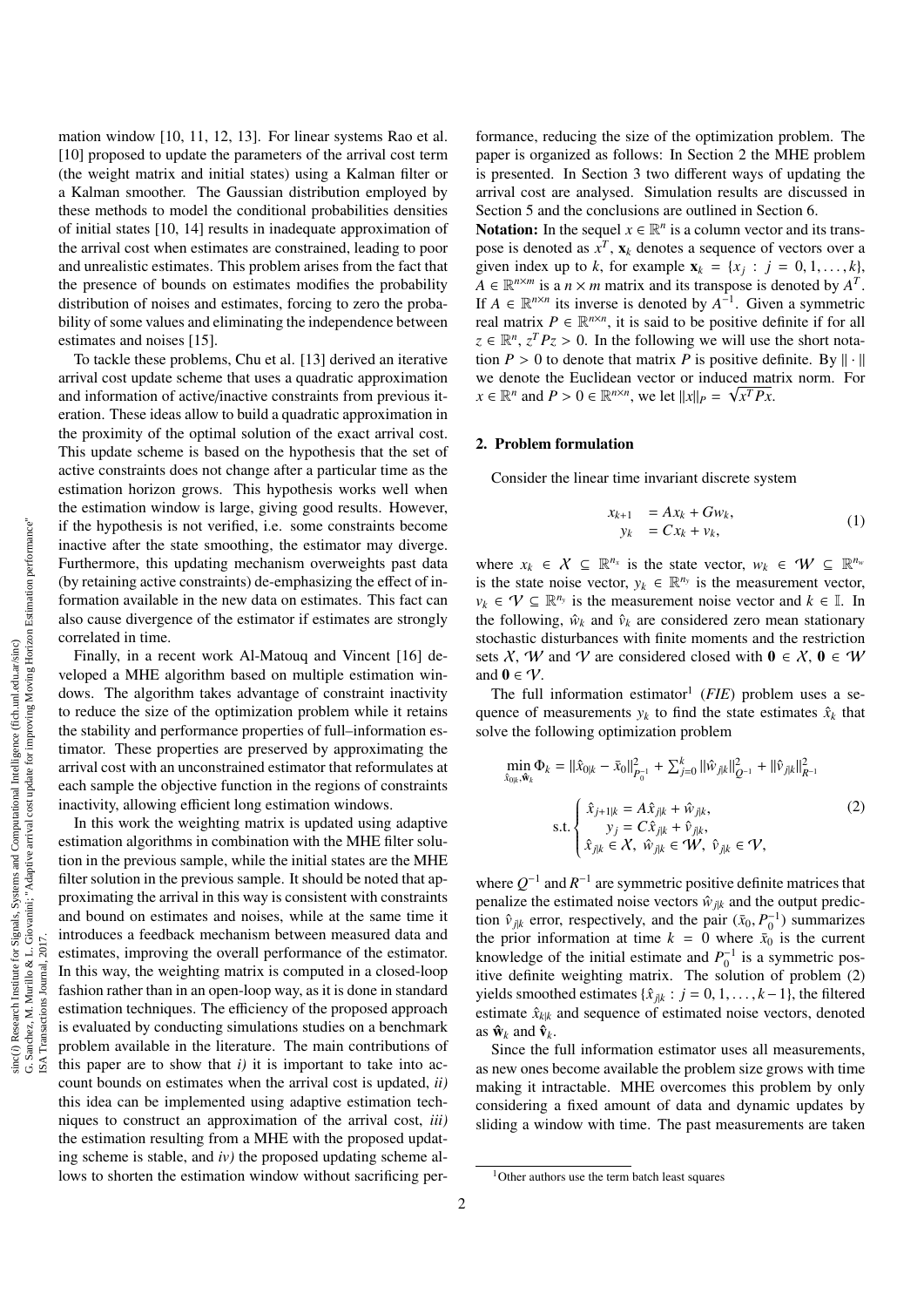into account through a penalty cost term *Zk*−*<sup>N</sup>* called "*arrival cost*" [10]. Then, the MHE problem consists in finding the states, state and measurement noises that solve the following optimization problem

$$
\min_{\hat{x}_{k-N|k}, \hat{\mathbf{w}}_k} \Psi_k^N = Z_{k-N}(\hat{x}_{k-N|k}) + \sum_{j=k-N}^k ||\hat{w}_{j|k}||_{Q^{-1}}^2 + ||\hat{v}_{j|k}||_{R^{-1}}^2
$$
  
s.t. 
$$
\begin{cases} \hat{x}_{j+1|k} = A\hat{x}_{j|k} + \hat{w}_{j|k}, \\ y_j = C\hat{x}_{j|k} + \hat{v}_{j|k}, \\ \hat{x}_{j|k} \in \mathcal{X}, \ \hat{w}_{j|k} \in \mathcal{W}, \ \hat{v}_{j|k} \in \mathcal{V}. \end{cases}
$$
(3)

The minimization of the full information problem (2) is equivalent to minimizing the fixed horizon problem (3) under the condition that  $Z_{k-N}$  is the exact arrival cost  $Z_{k-N}^*$ 

$$
Z_{k-N}^{*} = \min_{\hat{x}_{0|k-N}, \hat{w}_{k-N}} ||\hat{x}_{0|k-N} - \bar{x}_0||_{P_0^{-1}}^2 + \n\sum_{j=0}^{k-N-1} ||\hat{w}_{j|k-N}||_{Q^{-1}}^2 + ||\hat{v}_{j|k-N}||_{R^{-1}}^2 \ns.t. \begin{cases} \hat{x}_{j+1|k-N} = A\hat{x}_{j|k-N} + \hat{w}_{j|k-N}, \\ y_j = C\hat{x}_{j|k-N} + \hat{v}_{j|k-N}, \\ \hat{x}_{j|k-N} \in X, \ \hat{w}_{j|k-N} \in \mathcal{W}, \ \hat{v}_{j|k-N} \in \mathcal{V}. \end{cases} (4)
$$

The exact arrival cost  $Z_{k-N}^*$  is a complicated piecewise quadratic function, whose transitions between segments are fixed upon the state of the constraints (active/inactive) in problem (2). Therefore, computing  $Z_{k-N}^*$  involves the solution of a constrained quadratic problem (QP) which size grows with the horizon  $k - N$ . Consequently,  $Z_{k-N}^*$  can not longer be computed solving the optimization problem (4) and an approximation  $\tilde{Z}_{k-N}$  is used. In conventional MHE formulations, a long estimation window is generally used to reduce the effect of the errors introduced by an improper approximation of the arrival cost [17]. In this way, MHE uses all the information available for the system, discarding the one that has no effect in the estimation due to the fading effect<sup>2</sup> (finite memory) of the system. On the other hand, if the estimation window is shortened, a better approximation of the arrival cost is needed such that it incorporates this information into the problem. For linear systems, it is generally assumed that the distribution is Gaussian and the weighting matrix in the arrival cost is updated using a Kalman filter [18]. Moreover, for unconstrained linear systems under the Gaussian assumption MHE is equivalent to the Kalman filter. The penalty matrix is generally calculated using dynamic programming techniques, and it turns out to be the covariance of the state estimate at time *k*−*N* in the stochastic interpretation [10].

# 3. Arrival cost update

The MHE update relies on representing the full information problem (2) in the form (3), where *N* is fixed. Then, for each  $k > N$ , the arrival cost  $Z_{k-N}^*$  is computed using (4) and a new<br>solution for the MHE problem is obtained. To avoid the curse solution for the MHE problem is obtained. To avoid the curse

of dimensionality of problem (4), it can be updated recursively by extending the partial minimization of (4) to the next decision variable

$$
Z_{k-N}^{*} = \min_{\hat{\mathbf{w}}_{k}} Z_{k-N-1}^{*} + ||\hat{w}_{k-N-1|k}||_{Q^{-1}}^{2} + ||\hat{v}_{k-N|k}||_{R^{-1}}^{2}
$$
  

$$
s.t. \begin{cases} \hat{x}_{k-N|k} = A\hat{x}_{k-N-1|k-1} + \hat{w}_{k-N-1|k}, \\ y_{k-N} = C\hat{x}_{k-N|k} + \hat{v}_{k-N|k}, \\ \hat{x}_{k-N|k} \in \mathcal{X}, \ \hat{w}_{k-N-1|k} \in \mathcal{W}, \ \hat{v}_{k-N|k} \in \mathcal{V}. \end{cases}
$$
(5)

Starting with

$$
Z_0^* = ||\hat{x}_0 - \bar{x}_0||_{P_0^{-1}}^2,\tag{6}
$$

since it is hard to find an analytic expression for the exact arrival cost of the constrained MHE problem, we will follow Rao et al. [10] approach and use an approximate arrival cost based on the arrival cost for the unconstrained problem. Therefore, the exact arrival cost will be approximated by the following quadratic approximation

$$
\tilde{Z}_{k-N} = ||\hat{x}_{k-N} - \bar{x}_{k-N}||_{P_{k-N}^{-1}}^2,
$$
\n(7)

where  $P_{k-N}$  and  $\bar{x}_{k-N}$  fully define the approximate arrival cost. The update of the approximate arrival cost  $\tilde{Z}_{k-N}$  can be formulated as an update of  $P_{k-N}$  and  $\bar{x}_{k-N}$ . Considering the partial minimization problem for the approximate iteration (5), where  $\tilde{Z}_{k-N-1}$  is given by (7), the result is a constrained sequential estimation problem.

For unconstrained problems, the solution of (5) using (7) leads to an unconstrained sequential estimation problem that can be solved using a Kalman filter [18]. Under this approach, the prior information is transferred to the current estimated window by conditioning the estimates of time *k* using the optimal estimate  $\hat{x}_{k-N-1|k-N-1}^*$ . For constrained problems this idea can still be employed, replacing the unconstrained Kalman filter by any of the ad-hoc methods described in [4]. However, the constraints are only applied to estimates and the weighting matrices remain unaffected. The major argument in favour of this kind of update lays in the fact that no input information  $y_j$  is over weighted during the estimation process, which guarantees that no measurement information is used twice. One disadvantage of using the filtering update lays in the fact that a periodic behavior associated with relying on estimates based on few data points occurs. This phenomenon is known as *estimation cycling* and can be avoided using the smoothing update [19]. The smoothing formulation takes advantage of more information by including more data in the  $\bar{x}_{k-N}$  update. Another problem is the inaccurate approximation of the arrival cost when inequality constraints switch between being active and inactive at the optimal solution. Constraints modify the probability distribution and noises in a way that analytical updates can not properly approximate. In this work, the approximate arrival cost update (5) is formulated as an update of  $P_{k-N}$  and  $\bar{x}_{k-N}$  in (7) in two steps: *i*) update  $\bar{x}_{k-N}$  and then *ii*) update  $P_{k-N}$ .

#### *3.1. Computing*  $\bar{x}_{k-N}$

One of the components of  $\tilde{Z}_{k-N}$  is the initial state  $\bar{x}_{k-N}$ . Since the MHE problem yields smoothed estimates { $\hat{x}_{jk}$  : *j* = *k* −

<sup>2</sup>With fading effect we mean that if the system can be represented with a FIR model of order *N*, then an horizon of size *N* is employed, thus the system is fully described inside the horizon.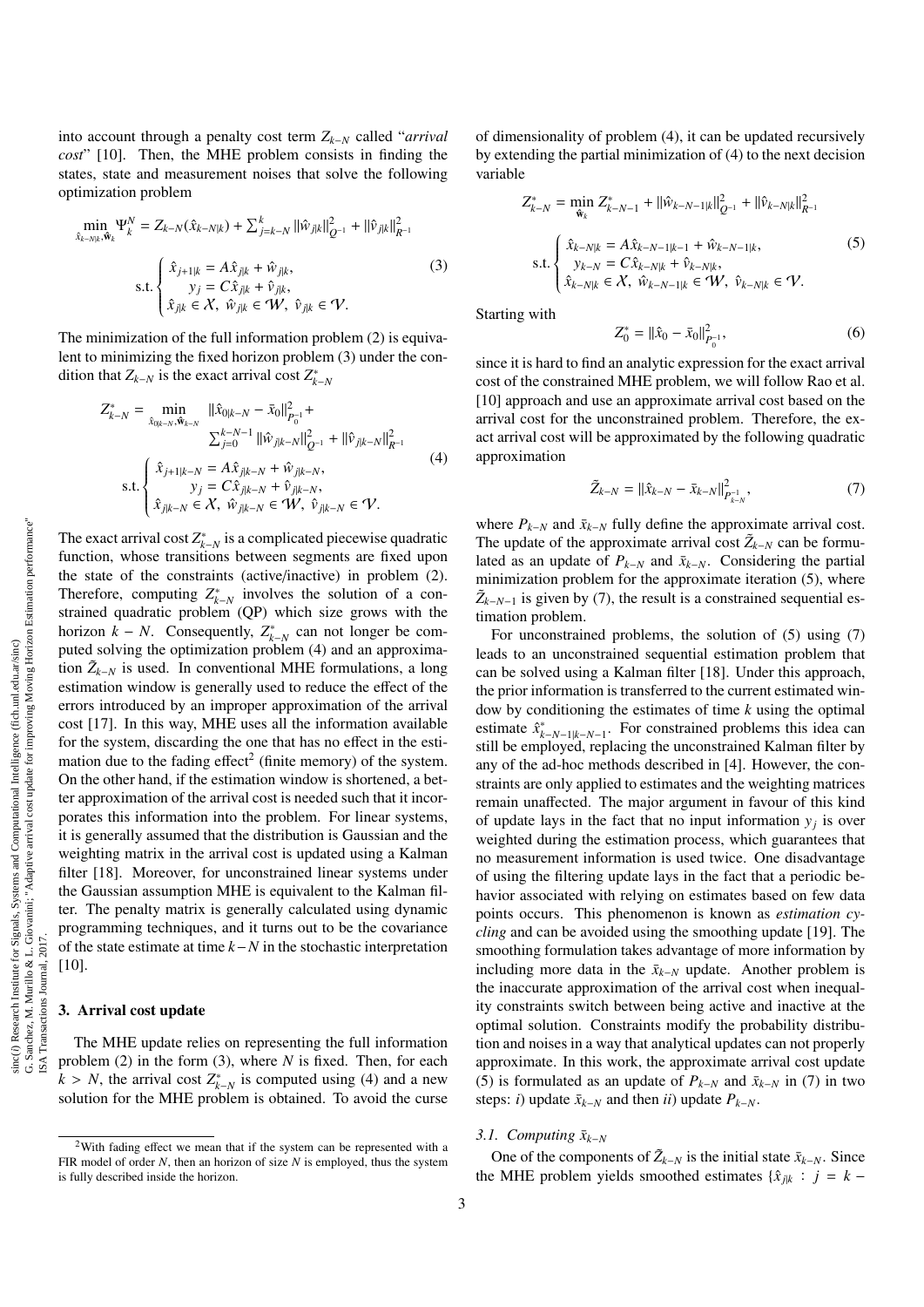ISA Transactions Journal, 2017.

*N*, ..., *k* − 1} and the filtered estimate  $\hat{x}_{k|k}$ , we can use the one time-step before optimal smoothed state estimate  $\hat{x}_{k-N|k-1}^*$ ,

$$
\bar{x}_{k-N} = \hat{x}_{k-N|k-1}^*
$$

The use of the smoothed update implies the use of similar approximation hypothesis like Chu et al. [13]: the state of constraints (active/inactive) does not change once the estimate leaves the estimation window.

### *3.2. Computing Pk*−*<sup>N</sup>*

The weighting matrix  $P_{k-N}$  can be seen as the covariance of  $x_{k-N}$  in the stochastic interpretation of the MHE problem [10]. Analytical solutions for computing *Pk*−*<sup>N</sup>* only exists for linear unconstrained problems. For linear constrained problems (and nonlinear problems) approximate solutions have been derived. They are based on a recursive update that employs the information of the system available at time *k* (system model, previous covariance matrix, active constraints, covariance of the noises). These equations evolve in an open-loop fashion, based on the system model and the assumed statistics of the noises, without incorporating any information from measurements or estimates.

In signal processing and adaptive estimation a recursive update based on measurements and/or estimates is often used [20]

$$
P_{k-N}^{-1} = \alpha_k P_{k-N-1}^{-1} + \beta_k \hat{x}_{k-N|k-1} \hat{x}_{k-N|k-1}^T \quad P_0 > 0,\tag{8}
$$

where  $0 < \alpha_k < 1$  and  $0 < \beta_k \leq 2 \forall k \geq 0$  are time-varying weighting sequences. Equation (8) generates recursively a realtime estimation of the weighting matrix  $P_{k-N}$  by updating the previous estimates  $P_{k-N-1}$  with an exponential time averaging of  $\hat{x}_{k-N|k-1} \hat{x}_{k-N|k-1}^T$ . This updating mechanism can be understood as a time-varying filter whose input is  $\hat{x}_{k-N|k-1} \hat{x}_{k-N|k-1}^T$  and the initial condition is  $P_0$ .

**Lemma 3.1.** *Let*  $\{A_i : i = 1, ..., n\}$  *be positive definite and let*<br> $\{A_k : i = 1, ..., n\}$  *be poppeddive real numbers. Then*  $\sum_{i=1}^{n} x_i A_i$  $\{\gamma_i : i = 1, \ldots, n\}$  *be nonnegative real numbers. Then*  $\sum_{i=1}^n \gamma_i A_i$ <br>*is nositive semidefinite is positive semidefinite.*

*Proof.* Let  $x \in \mathbb{R}^n$  be nonzero and observe that  $x^T (\sum_{i=1}^n \gamma_i A_i) x = \sum_{i=1}^n \gamma_i (x^T A_i x) \ge 0$ . Since each  $\gamma_i \ge 0$ <br>and each  $x^T A x > 0$ . The latter sum results in a positive definite and each  $x^T A x > 0$ . The latter sum results in a positive definite<br>matrix if any of the summands is positive matrix if any of the summands is positive.

**Lemma 3.2.** *If*  $P_0 > 0$  *and*  $\alpha_0 > 0$ *, then the matrix*  $P_k$  *obtained using Eq. (8) is positive definite for all*  $k \geq 0$ *.* 

*Proof.* Since *xx<sup>T</sup>* is positive semidefinite and from Lemma 3.1 it follows that  $P_k$  is positive definite for all  $k \geq 0$ .  $\Box$ 

Lemma 3.3. *If P* > <sup>0</sup>*, then there exists an invertible matrix Z such that*  $Z^T P Z = I$  *and*  $Z Z^T = P^{-1}$ *.* 

*Proof.* See Lemma 7, page 261 from Johnson [21]. 
$$
\Box
$$

Note that  $\alpha_k$  and  $\beta_k$  in (8) have opposite effects. When  $\alpha_k \ll 1$  the adaptation algorithm tends to discard the old information summarized in  $P_{k-N-1}$ , estimating  $P_{k-N}$  using the recent data  $\hat{x}_{k-N|k-1}$ . This fact allows to avoid the overweighting of past data (by retaining data with active constraints) that

can deteriorate the estimator performance, improving the estimation of  $\hat{x}_{k-N|k}$ . From an optimization point of view, when the algorithm discards the data without useful information, the matrix  $P_{k-N}^{-1}$  increases and the initial information available in the arrival cost tends to be more relevant. On the contrary, when  $\alpha_k \approx 1$  the adaptation algorithm tends to retain the old data summarized in *Pk*−*N*−1. This fact allows to include all the past information that is relevant for the estimation problem, improving the estimation of  $\hat{x}_{k-N/k}$  by including more information and forgetting only initial data, facts that decrease  $P_{k-N}^{-1}$ . When  $\beta_k \gg 0$  the adaptation algorithm tends to increase  $\hat{P}_{k-N}^{-1}$  by increase *P*<sub>*k*−*N*</sub> by in-corporating information from estimates  $\hat{x}_{k-N}$  . This fact algorithm corporating information from estimates ˆ*xk*−*N*|*k*−1. This fact allows to include more information from recent data into  $P_{k-N}^{-1}$ , increasing its value. When  $\beta_k \approx 0$  the adaptation algorithm discards the information available in  $\hat{x}_{k-N|k-1}$  and only applies a forgetting mechanism on  $P_{k-N}^{-1}$ , which depends on the value of  $\alpha_k$ . In general,  $\alpha_k$  and  $\beta_k$  allow the estimation algorithm to discard and/or incorporate information into  $P_{k-N}^{-1}$  according to the information available in the measurements  $\{y_j\}_{j=k-N}^k$ , estimates

 $\hat{x}_{k-N|k}$  and process noises  $\{w_j\}_{j=k-N}^k$ .

Since the existence of the inverse is guaranteed by Lemma 3.3, we can use the matrix inversion lemma to rewrite Eq. (8) as follows

$$
P_{k-N} = \frac{1}{\alpha_k} \left[ P_{k-N-1} - \frac{P_{k-N-1} \hat{x}_{k-N|k-1} \hat{x}_{k-N|k-1}^T P_{k-N-1}}{\frac{\alpha_k}{\beta_k} + \hat{x}_{k-N|k-1}^T P_{k-N-1} \hat{x}_{k-N|k-1}} \right].
$$
 (9)

This way of computing  $P_{k-N}$  introduces a feedback loop into the MHE problem. This fact allows the MHE problem to adjust  $P_{k-N}^{-1}$  according to the information available in the measurements  ${y_j}_{j=k-N}^k$  and to guarantee the convergence of estimates  $\hat{x}_{k-N|k}$  and  ${\hat{w}_j}_{j=k-N}^k$ . We must be careful in the choice of the arrival cost update mechanism, since poor approximations can lead to instability [22, 23] in the estimator. In the following Sections the conditions that sequences  $\alpha_k$  and  $\beta_k$  must satisfy to guarantee convergence will be studied. If the current sequence of process noise  $\{w_j\}_{j=k-N}^k$  is large,  $P_{k-N}^{-1}$  will grow emphasizing  $\tilde{Z}_{k-N}$  over the other terms. This fact will lead to  $\tilde{Z}_{k-N}$  → 0 and improving the overall estimation. Then,  $P_{k-N}^{-1}$  will decrease until  $\tilde{Z}_{k-N}$  achieves its stationary value or the feedback starts again (see Fig 3b).

Depending on the values of  $\alpha_k$  and  $\beta_k$ , different forgetting factor profiles, suitable for different adaptation problems, are obtained [20]. For example, if the estimates are varying slowly and constraints does not change their state after leaving the estimation window, the most appropriate selection is

$$
0 < \alpha_k = \alpha < 1, \quad \beta_k = 1,\tag{10}
$$

which leads to a *constant forgetting factor*. In this case, equation (9) will estimate  $P_{k-N}$  using the available MHE estimates, de-emphasizing past observations at a constant rate. When a constant forgetting factor is used, the choice of  $\alpha_k$  and  $\beta_k$  given by Eq (10) leads to a decreasing adaptation gain, where old information is continually forgotten. If the forgetting factor  $\alpha$  is not carefully chosen in this schema, this may lead to an exponential growth of the matrix *Pk*−*<sup>N</sup>* and it can turn the MHE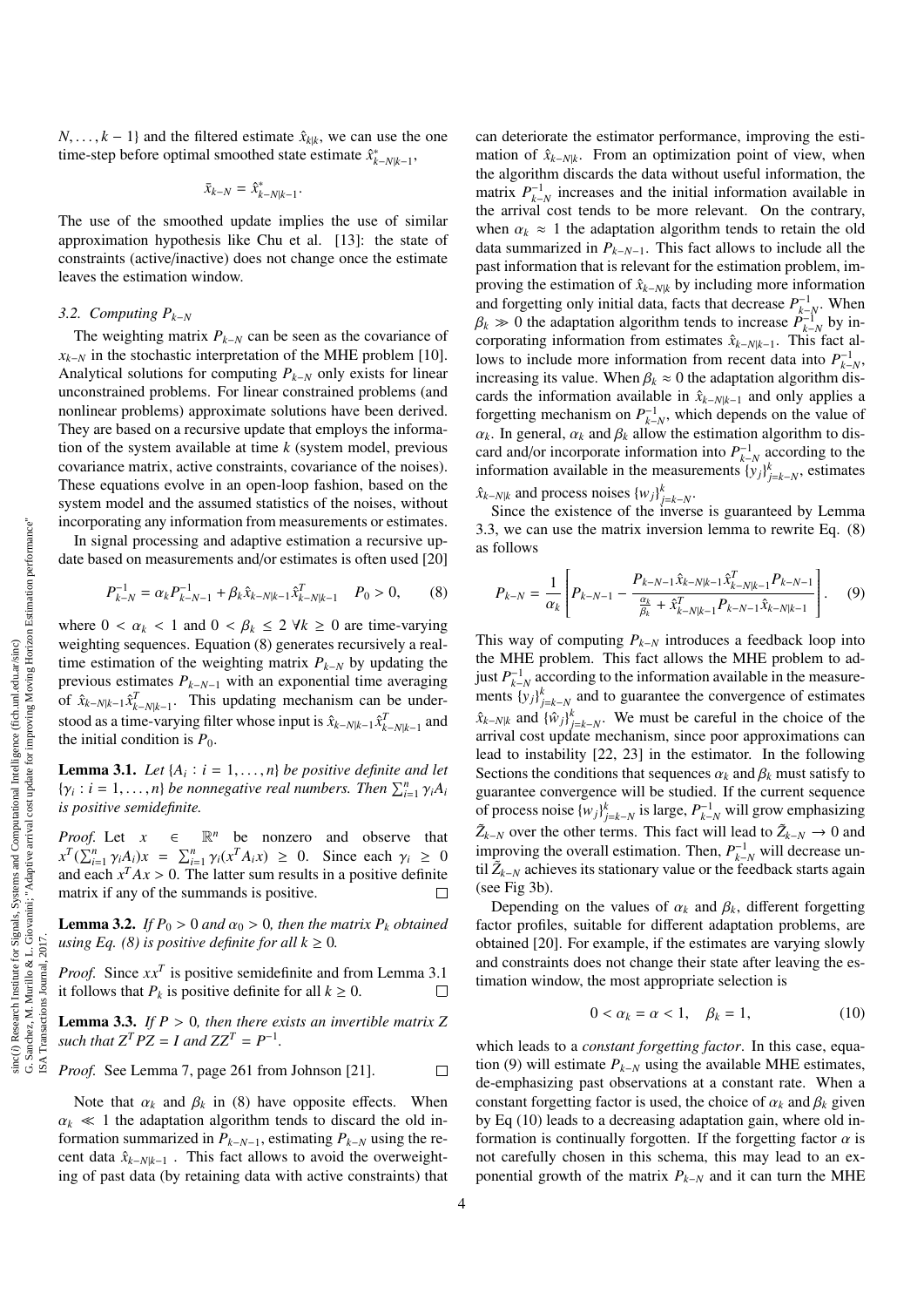algorithm extremely sensitive to disturbances and susceptible to numerical difficulties [24].

This is why several researchers [25, 26, 27] suggest to use a variable forgetting factor, which enables the algorithm to follow slow and suddent changes in the system, while it can prevent matrix  $P_{k-N}$  from blowing-up. This choice is appropiate when the estimates are stationary and constraints can change their state after leaving the estimation window [20], since some forgetting must be done in order to mantain the information of the relevant constrained states. In this work we review some of the many mechanisms available to update the parameters  $\alpha_k$ and  $\beta_k$ . For example, if the evolution of  $\alpha_k$  is given by

$$
\alpha_k = 1 - \frac{\hat{x}_{k-N|k-1}^T P_{k-N-1} \hat{x}_{k-N|k-1}}{1 + \hat{x}_{k-N|k-1}^T P_{k-N-1} \hat{x}_{k-N|k-1}},
$$
\n
$$
\beta_k = 1.
$$
\n(11)

We can see that the forgetting factor in Eq  $(11)$  depends on estimates, leading to a *variable forgetting factor*. It automatically takes the value 1 if the norm of the states becomes null, leading to the standard Recursive Least Squares (RLS) algorithm. In the cases where the states sequence is such that the term  $\hat{x}_{k-N|k-1}^T P_{k-N-1} \hat{x}_{k-N|k-1}$  is significative with respect to one, the forgetting factor takes a lower value assuring good adaptation capabilities. The algorithm will provide a quick adaptation and will prevent the exponential growth of  $P_{k-N}$ , stabilizing the estimates (controlling the amount of information employed to compute  $P_{k-N}$ ) and the MHE problem (3).

If the estimates are time–varying and constraints can change after leaving the estimation window, the forgetting factor has to guarantee a constant trace of the weighting matrix, which can be obtained by

$$
\alpha_k = \frac{1}{\Xi} \operatorname{trace} \left( P_{k-N-1} - \frac{\hat{x}_{k-N|k-1}^T P_{k-N-1} \hat{x}_{k-N|k-1}}{\eta + \hat{x}_{k-N|k-1}^T P_{k-N} \hat{x}_{k-N|k-1}} \right),\tag{12}
$$

where  $\Xi > 0$  is the desired trace of the weighting matrix and  $\eta > 0$  is constant.

Fortescue et al. [24] proposed a variable forgetting algorithm that tries to keep the amount of information constant and shows that a reasonable choice of information measure can prevent the weighting matrix from blowing-up, while retaining the adaptability. Later, Osorio Cordero and Mayne [26] modified that algorithm in order to ensure global convergence. The modifications ensure that trace  $P_k$  (and, hence  $||P_k||$ ) is always less than a given constant *c*. The algorithm yields the standard leastsquares estimate if  $\alpha_k = 1$ , and the weighted least-squares estimate if  $\alpha_k \in (0, 1)$ . The memory length  $N_k$  is related to the forgetting factor  $\alpha_k$  through  $\alpha_k = 1 - 1/N_k$ ; forgetting factors of 0, 0.99 and 1 correspond to memory lengths of 1, 100 and ∞, respectively. The various constant required by the algorithm may be chosen as follows:  $\sigma$  is chosen so that  $\sigma/\sigma_w$  is large, where  $\sigma_w$  denotes the process noise variance;  $P_0 = \delta I$ , where  $\delta$  is large (10<sup>6</sup>, for example), *c* >  $\delta$  is large. The variable for-<br>getting factor and the information matrix can be calculated as getting factor and the information matrix can be calculated as

follows

$$
\epsilon_{k} = y_{k-N} - \hat{y}_{k-N}
$$
\n
$$
N_{k} = [1 + \hat{x}_{k-N|k-1}^{T} P_{k-N-1} \hat{x}_{k-N|k-1}] \frac{\sigma}{\|\epsilon_{k-N}\|_{2}^{2}}
$$
\n
$$
\alpha_{k} = 1 - 1/N_{k}
$$
\n
$$
W_{k} = [I - \frac{P_{k-N-1} \hat{x}_{k-N|k-1} \hat{x}_{k-N|k-1}^{T}}{1 + \hat{x}_{k-N|k-1}^{T} P_{k-N-1} \hat{x}_{k-N|k-1}}] P_{k-N-1}
$$
\n
$$
P_{k-N} = \frac{1}{\alpha_{k}} W_{k}, \text{ if } 1/\alpha_{k} \text{ trace}(W_{k}) \le c
$$
\n
$$
P_{k-N} = W_{k}, \text{ otherwise.}
$$
\n
$$
(13)
$$

Remark 1. *The weighting matrix estimation algorithm can be recasted like a Kalman filter with the smoothed estimate*  $\hat{x}_{k-N|k-1}$  *as estimated states,*  $\hat{v}_k$  *as the estimation residual and Pk*−*<sup>N</sup> the covariance matrix [20]. In case of unconstrained estimation, the weighting matrix estimation algorithm is equivalent to a filter update [18]. The relationship between RLS and the Kalman filter is well known [1], where in the case of the Kalman filter, the weighting matrix update formula is a special case of Eq.* (8) under specific assumptions and a certain choice of  $\alpha_k$ *and* β*<sup>k</sup>. For a detailed description the reader can see Section 3.2.4 of Landau et al. [20].*

#### *3.3. MHE update summary*

The MHE approach solves problem (3), providing a solution  $\{\hat{x}_{j|k}\}_{j=k-N}^k$  that approximates the optimal solution of problem (2). For  $k \leq N$ , the full information problem (2) is solved. Then, for  $k > N$  the MHE problem (4) is solved with the approximate arrival cost

$$
\tilde{Z}_{k-N} = \|\hat{x}_{k-N|k} - \hat{x}_{k-N|k-1}^*\|_{P_{k-N}^{-1}}^2,\tag{14}
$$

whose solution can be obtained using any suitable QP solver. Then,  $P_{k-N}$  and  $\bar{x}_{k-N}$  are updated and the horizon is receded, updating the measurements vector  $\{y_j\}_{j=k-N}^k$ . Algorithm 1 summarizes the proposed moving horizon estimator. The method used for the adaptive weighting matrix update defines the algorithm behaviour. If we wish to use a constant trace approach (MHE<sub>AD−CT</sub>), Eq. (12) is used. On the other hand, if we wish to use a variable forgetting factor (MHE<sub>AD–VF</sub>), Eq. (13) is used.

#### 4. Stability analysis

Stability of the estimator implies that the reconstruction error converges to zero for the nominal system

$$
x_{k+1} = Ax_k,
$$
  
\n
$$
y_k = Cx_k,
$$
\n(15)

with no state or measurement noise. However, for the constrained case, a poor choice of constraints may prevent convergence to the true state of the system. Rao et al. [10] added the requirement that the evolution of the system respects the constraints, which need to satisfy only the following weaker assumption to prove stability.

ISA Transactions Journal, 2017.

SA.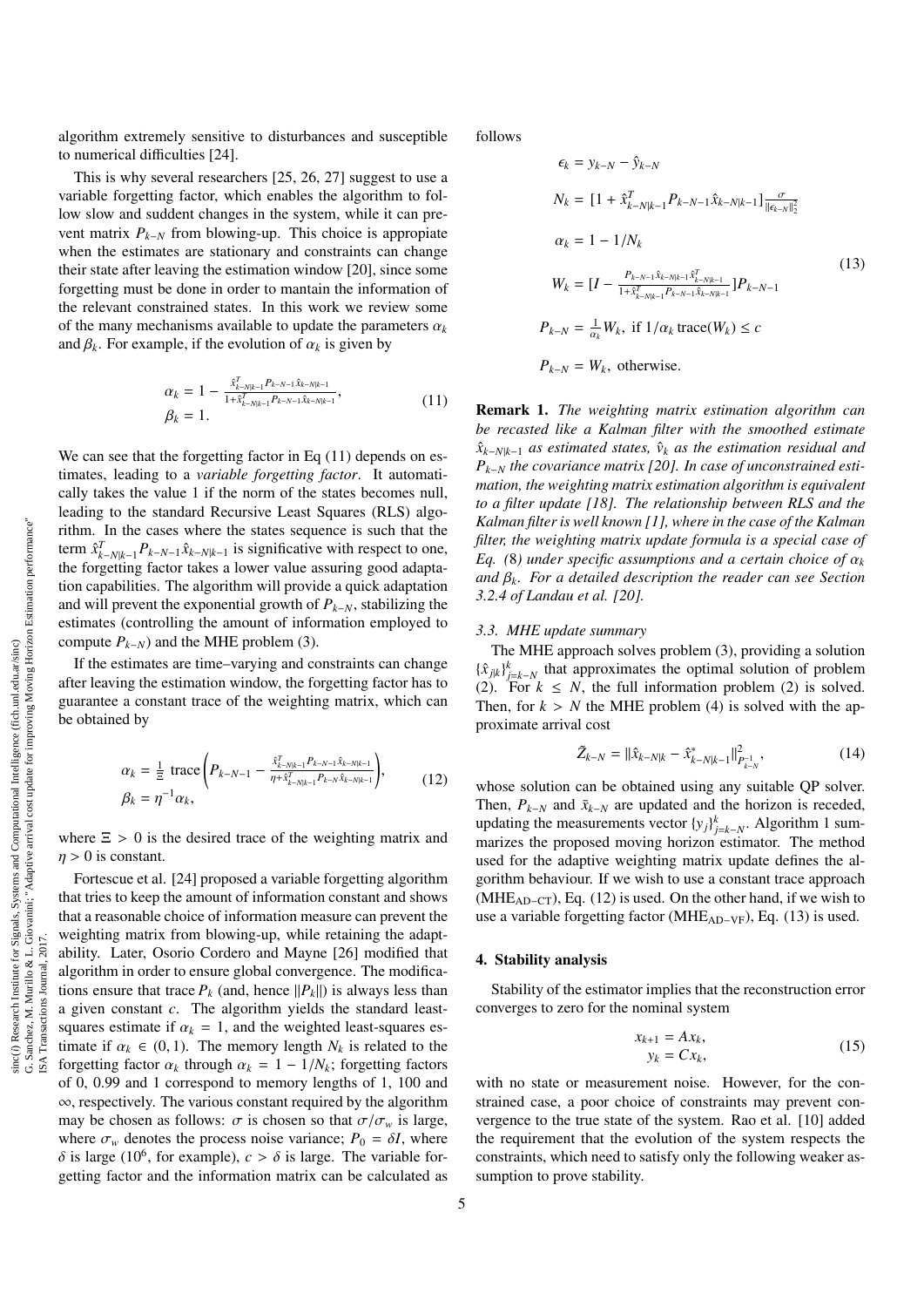Algorithm 1: MHE<sub>AD</sub> Algorithm

 $\bar{x}_0$ ,  $P_0 > 0$ ,  $Q, R > 0$  and  $N \ge 1$ Initialization:  $\bar{x}_{k-N}$  ←  $\bar{x}_0$  $P_{k-N}$  ←  $P_0$ for samples  $k = 0, 1, 2, \ldots$  do Obtain measurement *y<sup>k</sup>* if  $k < N$  then Prepare data vector:  $Y \leftarrow [y_0, \ldots, y_k]^T$ <br> **P**<sub>1</sub> *D<sub>1</sub>* with  $\bar{y}_0$ ,  $P_0$ , 2 Solve  $\Phi_k$  with  $\bar{x}_0$ ,  $P_0$  and *Y* else Prepare data vector:  $Y \leftarrow [y_{k-N}, \ldots, y_k]^T$ <br>**P**<sup>*N*</sup> with  $\bar{y}_k \times P$ Solve  $\Psi_k^N$  with  $\bar{x}_{k-N}$ ,  $P_{k-N}$  and *Y*  $\bar{x}_{k-N}$  ←  $\hat{x}_{k-N+1|k}$ Update *Pk*−*<sup>N</sup>* using Eq. (12) or (13) end if Obtain current estimates  $\hat{x}_{jk}$  for  $j = k - N, \ldots, k$ end for

Assumption 1. *Suppose the system (15) with initial condition*  $x_0$  *generates the data.* We assume there exists  $x_{0|\infty}$ ,  $\{w_{k|\infty}\}_{k=0}^{\infty}$ *and*  $\sigma > 0$  *such that* 

$$
\sum_{k=0}^{\infty} ||v_{k|\infty}||_{R^{-1}} + ||w_{k|\infty}||_{Q^{-1}} + ||x_{0|\infty} - \hat{x}_0||_{P_0^{-1}} \le \sigma ||x_0 - \hat{x}_0||^2
$$

*and*  $x_{k|∞}$  ∈  $X$ *, w*<sub>*k*|∞</sub> ∈  $W$ *, v*<sub>*k*|∞</sub> ∈  $V$ .

Assumption 1 states the existence of a feasible state and disturbance trajectory that yields bounded cost. Next we state the stability results for the FIE.

**Remark 2.** *Suppose the matrices Q, R, and P<sub>0</sub> are positive definite,* (*C*, *<sup>A</sup>*) *is observable, and assumption 1 holds. Then, the constrained full information estimator is an asymptotically stable observer for the system given by Eq. (15).*

*Proof.* See Muske et al. [18].

**Remark 3.** *The matrix P<sub>k</sub> satisfies*  $||P_k|| \leq c$ ,  $\forall k$ *. The boundedness of P<sup>k</sup> guarantees that the optimization problem for MHE with adaptive arrival cost update is convex and that under Assumption 1, a solution exists.*

*Proof.* From Lemma 3.2, for all *k*, *P<sup>k</sup>* is symmetric and positive definite. Its norm  $||P_k||$  is equal to  $\lambda_{max}(P_k)$ , the maximum eigenvalue of  $P_k$ . Its trace satisfies  $||P_k|| \leq \text{trace}(P_k)$ .

By choice  $||P_0|| \leq \text{trace}(P_0) < c$ . Suppose  $||P_k|| \leq c$ . From Eq. (13), if (1/α*<sup>k</sup>*) trace(*Wk*) <sup>≤</sup> *<sup>c</sup>*, then ||*Pk*|| <sup>=</sup> (1/α*<sup>k</sup>*)||*Wk*|| ≤  $(1/\alpha_k)$  trace( $W_k$ )  $\leq c$ . If, on the other hand,  $(1/\alpha_k)$  trace( $W_k$ ) > *c*, then  $\alpha_k = 1$  and  $P_k^{-1} = P_{k-1}^{-1} + \hat{x}_{k-N|k-1}\hat{x}_{k-N|k-1}^T$ , i.e.  $P_k$  is less positive definite than  $P_k$ , so that  $||P_k|| \le ||P_k|| \le c$ . Hence positive definite than  $P_{k-1}$ , so that  $||P_k|| \le ||P_{k-1}|| \le c$ . Hence,  $||P_k|| \leq c$ .  $\Box$ 

Remark 4. *The matrix P<sup>k</sup> has a steady state-solution,*

$$
\lim_{k\to\infty} P_k = P_\infty
$$

*Proof.* The update formula for  $P_{k-N}$  given by Eq. (13) can be seen as a special case of a Ricatti equation as follows

$$
\alpha_{k}P_{k-N} = P_{k-N-1} - \frac{P_{k-N-1}\hat{x}_{k-N|k-1}\hat{x}_{k-N|k-1}^{T}P_{k-N-1}}{1 + \hat{x}_{k-N|k-1}^{T}P_{k-N-1}\hat{x}_{k-N|k-1}}
$$
  
=  $P_{k-N-1} - P_{k-N-1}\hat{x}_{k-N|k-1}(1 + \hat{x}_{k-N|k-1}^{T}P_{k-N-1}\hat{x}_{k-N|k-1})^{-1}\hat{x}_{k-N|k-1}^{T}P_{k-N-1}$ 

which is stable if and only if all of the eigenvalues of the closed loop state transfer matrix

$$
I - \frac{\hat{x}_{k-N|k-1}\hat{x}_{k-N|k-1}^T P_{k-N-1}}{1 + \hat{x}_{k-N|k-1}^T P_{k-N-1}\hat{x}_{k-N|k-1}}
$$
(16)

are strictly inside the unit circle of the complex plane. The eigenvalues of the right hand side of the previous expression lie inside the unit circle, since

 $\|\hat{x}_{k-N|k-1}\hat{x}_{k-N|k-1}^TP_{k-N-1}\|\leq \|\hat{x}_{k-N|k-1}\|\,\|\hat{x}_{k-N|k-1}^T\|\,\|P_{k-N-1}\|$ 

and

$$
\|\hat{x}_{k-N|k-1}^T P_{k-N-1} \hat{x}_{k-N|k-1}\| \le \|\hat{x}_{k-N|k-1}^T\| \|P_{k-N-1}\| \|\hat{x}_{k-N|k-1}\|
$$

hence

$$
\left\| \frac{\hat{x}_{k-N|k-1} \hat{x}_{k-N|k-1}^T P_{k-N-1}}{1 + \hat{x}_{k-N|k-1}^T P_{k-N-1} \hat{x}_{k-N|k-1}} \right\| \le 1.
$$
 (17)

Since the product of symmetric positive semidefinite matrixes is another symmetric positive semidefinite matrix, the eigenvalues of (17) are all greater than 0 and bounded by 1. Then, the eigenvalues of (16) satisfy that are greater than 0 and bounded by 1. Hence, the matrix  $P_k$  has a steady-state solution  $P_\infty$ .  $\Box$ 

**Theorem 4.1.**  $V_k = \tilde{x}_k^T P_k^{-1} \tilde{x}_k$  *is a Lyapunov function for MHE with adaptive arrival cost update, where*  $\tilde{x}_k = x_k - \hat{x}_k$  *and the matrix*  $P_k^{-1}$  *is given by Eq.* (13), *i.e.*  $P_k^{-1} = \alpha_k (P_{k-1}^{-1} + \hat{\beta}_{k-1})$  $\hat{x}_{k-N|k-1} \hat{x}_{k-N|k-1}^T$ )*.* 

*Proof.* Since  $\alpha_k V_{k-1} \leq V_{k-1}$ , we can subtract  $\alpha_k V_{k-1}$  to  $V_k$ 

$$
V_{k} - \alpha_{k} V_{k-1} = \tilde{x}_{k}^{T} P_{k}^{-1} \tilde{x}_{k} - \alpha_{k} \tilde{x}_{k-1}^{T} P_{k-1}^{-1} \tilde{x}_{k-1}
$$
  
\n
$$
= (A \tilde{x}_{k-1})^{T} P_{k}^{-1} (A \tilde{x}_{k-1}) - \alpha_{k} \tilde{x}_{k-1}^{T} P_{k-1}^{-1} \tilde{x}_{k-1}
$$
  
\n
$$
= \tilde{x}_{k-1}^{T} A^{T} P_{k}^{-1} A \tilde{x}_{k-1} - \alpha_{k} \tilde{x}_{k-1}^{T} P_{k-1}^{-1} \tilde{x}_{k-1}
$$
  
\n
$$
= \tilde{x}_{k-1}^{T} A^{T} [\alpha_{k} (P_{k-1}^{-1} + \hat{x}_{k-N|k-1} \hat{x}_{k-N|k-1}^{T})] A \tilde{x}_{k-1} - \alpha_{k} \tilde{x}_{k-1}^{T} P_{k-1}^{-1} \tilde{x}_{k-1}
$$
  
\n
$$
= \alpha_{k} \tilde{x}_{k-1}^{T} [A^{T} P_{k-1}^{-1} A +
$$
  
\n
$$
A^{T} \hat{x}_{k-N|k-1} \hat{x}_{k-N|k-1}^{T} A - P_{k-1}^{-1} ] \tilde{x}_{k-1}
$$

Since  $P_k$  is symmetric positive definite for all  $k$  and  $A^T \hat{x}_{k-N|k-1} \hat{x}_{k-N|k-1}^T A$  is symmetric positive semidefinite for all  $k$ , it follows that if the system given by Eq.  $(15)$  is observable, then MHE with adaptive arrival cost update is an asymptotically stable observer.  $\Box$ 

 $\Box$ 

ISA Transactions Journal, 2017.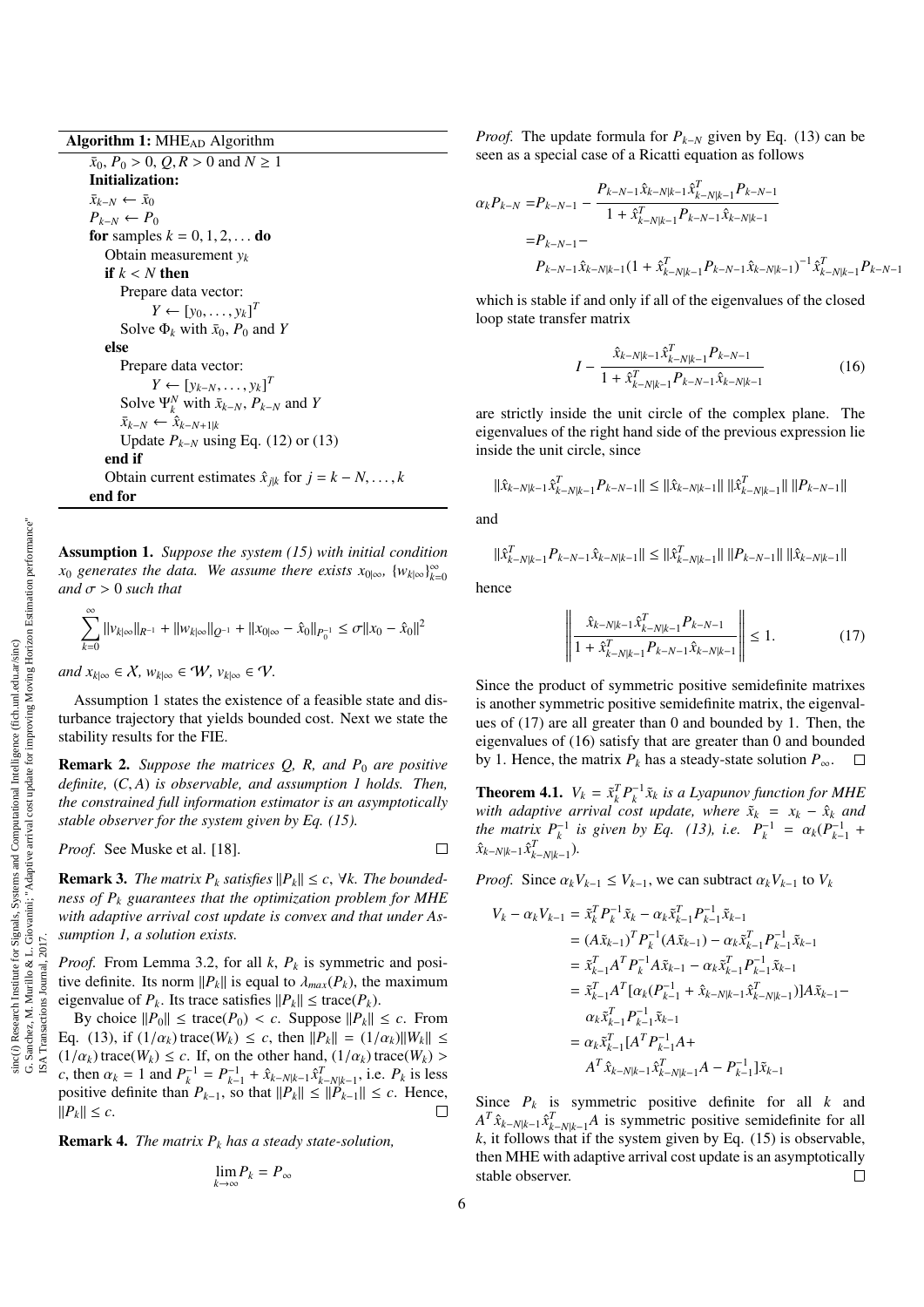#### *4.1. Bounded stability*

From Remark 3 we know that  $||P_k||$  is nonincreasing, hence  $||P_k^{-1}||$  is nondecreasing. By the convergence of  $P_k$  to  $P_\infty$ , we get that  $||P_k^{-1}|| \le ||P_{k+1}^{-1}|| \le ||P_{\infty}^{-1}||$ . Therefore, the arrival and stage cost satisfy the following bounds

$$
\lambda_{min}(P_{k-N}^{-1})||\hat{x}_{k-N|k} - \bar{x}_{k-N}|| \le ||\hat{x}_{k-N|k} - \bar{x}_{k-N}||_{P_{k-N}^{-1}} \le \lambda_{max}(P_{\infty}^{-1})||\hat{x}_{k-N|k} - \bar{x}_{k-N}||
$$
  
Table

$$
\lambda_{min}(Q^{-1}) ||\hat{w}|| \le ||\hat{w}||_{Q^{-1}} \le \lambda_{max}(Q^{-1}) ||\hat{w}||
$$
  

$$
\lambda_{min}(R^{-1}) ||\hat{v}|| \le ||\hat{v}||_{R^{-1}} \le \lambda_{max}(R^{-1}) ||\hat{v}||.
$$

Under bounded disturbances, the MHE estimator with adaptive arrival cost update is robust globally asymptotically stable. Furthermore, if  $\lim_{k\to\infty} w_k = 0$  and  $\lim_{k\to\infty} v_k = 0$ , then  $\lim_{k\to\infty}$  || $\hat{x}_k - \bar{x}_k$ || = 0.

 $\Box$ *Proof.* See Theorem 7 of [28].

### 5. Results

For the simulations tests we adopted the discrete-time model used by Rao et al. in [29]

$$
x_{k+1} = \begin{bmatrix} 0.99 & 0.2 \\ -0.1 & 0.3 \end{bmatrix} x_k + \begin{bmatrix} 0 \\ 1 \end{bmatrix} w_k,
$$
  

$$
y_k = \begin{bmatrix} 1 & -3 \end{bmatrix} x_k + v_k,
$$
 (18)

where  $\{v_k\}$  is a sequence of independent, normally distributed random variables with zero mean and covariance  $\sigma_v$ , and  $w_k$  =  $|z_k|$  where  $\{z_k\}$  is a sequence of independent, normally distributed random variables with zero mean and covariance  $\sigma_w$ . For all the following examples, the initial state  $\bar{x}_0$  is normally distributed with zero mean and covariance  $\sigma_x = 0.5$  and we assume that  $x_0 = [0, 0]^T$  and  $\bar{x}_0 = [0.5, -0.5]$ . The constrained<br>estimation problem is formulated here with  $Q = 1$ ,  $R = 0.01$ . estimation problem is formulated here with  $Q = 1$ ,  $R = 0.01$ ,  $P_0 = 0.5$  and we add the inequality constraint  $w_k \ge 0$  to include the available information on the random sequence.

First, the proposed algorithms (MHEAD−VF and MHEAD−CT) are compared with the full information estimator (FIE) and with a linear algorithm ( $MHE_{KF}$ ) available in the Nonlinear Model Predictive Control Tools for CasADi (mpc-tools-casadi) toolbox [30]. This algorithm propagates the arrival cost and initial state estimate using a Kalman filter. The simulations evaluates the effect of the horizon size on the performance of the estimators. Three different horizon sizes ( $N = 3$ ,  $N = 6$  and  $N = 10$ ) were used for each MHE algorithm with  $\sigma_v = 0.1$  and  $\sigma_w = 1.0$ . The sum square estimation error

$$
\xi^{(i)} = \sum_{j=0}^{k} (x_j^{(i)} - \hat{x}_j^{(i)})^2,
$$

where the superscript  $(i)$  denotes the *i*th component of *x*, was used as benchmark. In this test, 100 trials were run and the average sum square estimation error was computed. The results are shown in Tables 1 and 2. It can be seen that  $MHE_{AD}$  errors are always lower than MHE<sub>KF</sub> and closer to FIE on every

|          | $r^{(1)}$ |            |            |            |  |
|----------|-----------|------------|------------|------------|--|
|          | FIE.      | $MHEAD-VF$ | $MHEAD-CT$ | $MHE_{KF}$ |  |
|          |           |            |            |            |  |
| $N=3$    | 13.22     | 20.44      | 27.37      | 103.42     |  |
| $N = 6$  | 13.22     | 17.77      | 16.25      | 50.68      |  |
| $N = 10$ | - 13.22   | 15.28      | 14.51      | 26.54      |  |

ble 1: Comparison of the effect of the horizon size on the average sum square estimation error for state  $x^{(1)}$ .

|              | $\mathbf{r}^{(2)}$ |            |            |            |  |
|--------------|--------------------|------------|------------|------------|--|
|              | FIE.               | $MHEAD-VF$ | $MHEAD-CT$ | $MHE_{KF}$ |  |
|              |                    |            |            |            |  |
| $N = 3$ 1.55 |                    | 2.20       | 2.84       | 11.55      |  |
| $N=6$        | 1.55               | 1.96       | 1.76       | 5.71       |  |
| $N=10$       | 1.55               | 171        | 1.61       | 3.02       |  |

Table 2: Comparison of the effect of the horizon size on the average sum square estimation error for state  $x^{(2)}$ .

window size considered. As the window size is enlarged, the arrival cost plays a less significant role on the cost function of the optimization problem and the cost of the three estimators tends to converge to the same value. A good approximation of the arrival cost allows us to decrease the window size. In this aspect, it can be seen that  $MHE_{AD}$  errors do not change significantly with the different horizon sizes, showing that this algorithm seems to be a good method for the arrival cost approximation, even for short horizons.

# *5.1. Example 1:*  $\sigma_w = 1.0$ ,  $\sigma_v = 0.1$ ,  $N = 5$

In this example, the process noise covariance is set to  $\sigma_w$  = 1.0 and the measurement noise covariance to  $\sigma_v = 0.1$ . Figure 2 shows the states  $x^{(1)}$ ,  $x^{(2)}$  and its estimates (see Fig. 2a and 2b) with  $N = 5$ . It can be seen that MHE<sub>AD</sub> estimation is closer to FIE despite the short horizon chosen. As time passes, the state estimates of MHEAD converge to the estimates provided by FIE. Figures 2c and 2d show the square error  $\xi^{(i)}$  at every<br>sample time. In these figures it can be seen that the error of the sample time. In these figures it can be seen that the error of the proposed methods are similar to the one obtained using FIE. On the other hand, from these figures it can also be seen that the performance of  $MHE_{KF}$  is degraded, mainly because the window size was set to  $N = 5$ . This difference can be explained by the fact that KF update does not approximate properly the arrival cost due to the effect of constraints [15]. This situation gets worse when the horizon is shorter, as was mentioned in the previous experiment.

# *5.2. Example 2:*  $\sigma_w = 0.4$ ,  $\sigma_v = 0.1$ ,  $N = 5$

In this example, although the process noise covariance is set to  $\sigma_w = 0.4$ , it varies with time and the different MHE algorithms do not have knowledge of this happening. The covariance  $\sigma_w$  will take values 0.1 when  $0 \le k < 20$ , 0.25 when <sup>20</sup> <sup>≤</sup> *<sup>k</sup>* < 40, 1.5 when 40 <sup>≤</sup> *<sup>k</sup>* < 100, 1.0 when 100 <sup>≤</sup> *<sup>k</sup>* < <sup>150</sup> and 0.4 when  $150 \le k < 200$ . We can see in Fig. 3a that the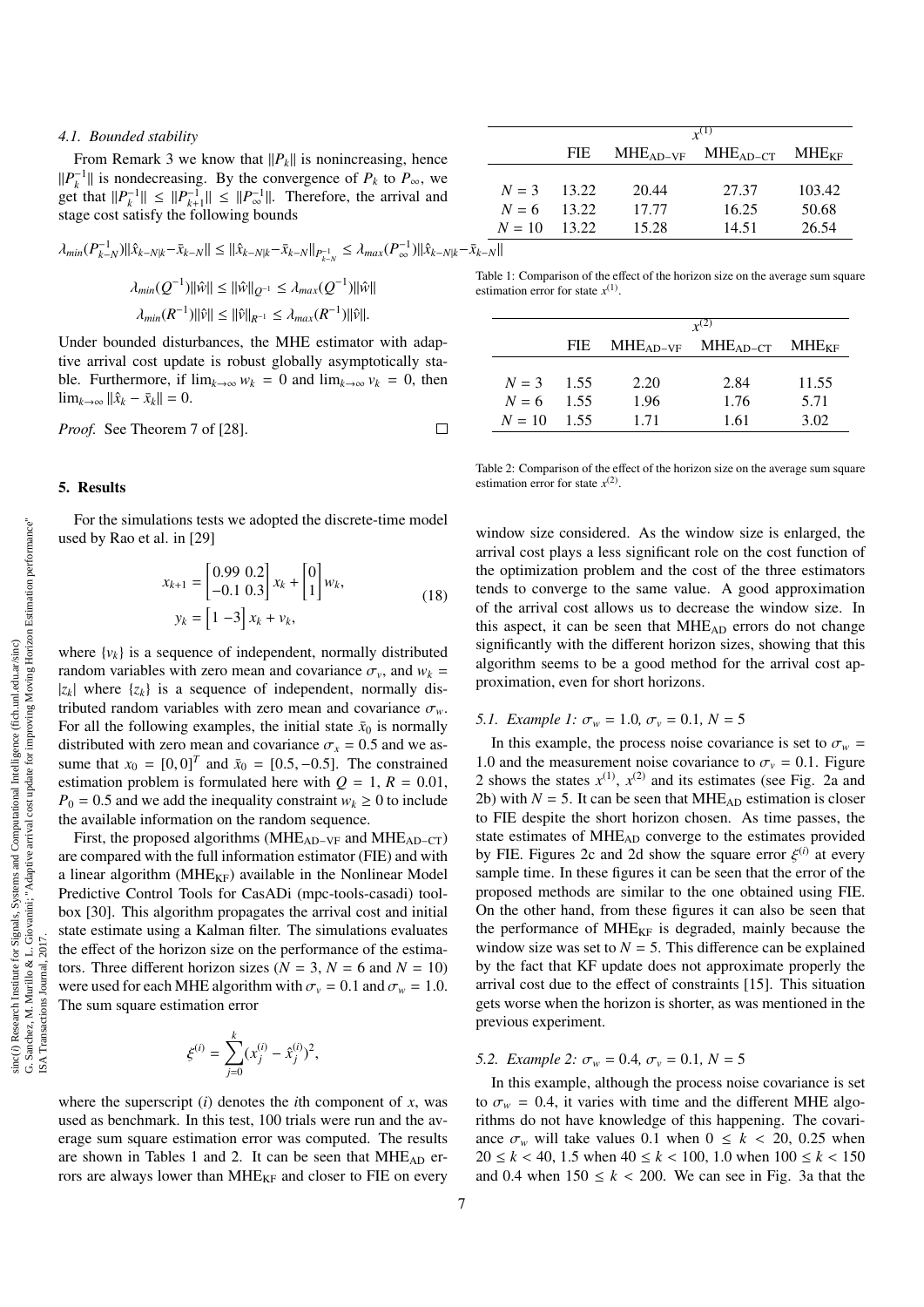

Figure 2: Comparison of estimators for model (18) with horizon size  $N = 5$ .



Figure 3: Comparison of estimators for model (18) with horizon size  $N = 5$ and variable  $\sigma_w$ .

proposed algorithms still perform better than MHE*KF*. Fig. 3b shows the trace of the matrix  $P_{k-N}^{-1}$  used by every algorithm except for FIE, since in that case the matrix  $P_0$  does not evolve with time. We can see that the  $MHE_{KF}$  matrix converges to a steady state value and never changes again, while the proposed algorithms adapt its weight according to the changing conditions of the process noise. It can be seen that the trace of  $P_{k-N}^{-1}$ grows when the error is smaller, showing that it has more confidence on the estimates. On the other hand, when the difference between the real state and the estimate grows, the trace of the weighting matrix becomes smaller, providing better adaptation even under the influence of unknown and varying disturbances. In Figures 4a and 4b we can see the evolution of the forgetting factors of  $MHE_{VF}$  and  $MHE_{CT}$ , respectively. In both cases we can see that  $\alpha_k$  is nearly 1 and the algorithm behaves like a weighted least-squares estimator with very long asymptotic memory length. In the cases where the noise increases and the estimator is not following the system, the forgetting factor decreases in order to allow for rapid adaptation of the weighting matrix. This is the main reason why the proposed algorithm provides a better approximation of the arrival cost.



Figure 4: Evolution of the sequences of forgeting factors for  $MHE_{VF}$  and  $MHE_{CT}$ 

### 6. Conclusion

In this work we investigated an alternative method to approximate the arrival cost for the MHE problem on linear systems. To the best of our knowledge, adaptive estimation techniques have not been used before to update the weighting matrix  $P_{k-N}$ . From the results obtained we could show that adaptive estimation techniques give a good approximation of the arrival cost. This fact is due to the ability of the variable forgetting factor to provide good adaptation capabilities allowing the estimator to incorporate the relevant information of the data and follow not only slow changes but also sudden changes in the dynamics. It is worth mentioning that the proposed approach can be easily extended to nonlinear systems, since the update mechanism only depends on the state estimates and not on the model. The use of CasADi toolbox [31] allows for fast implementation of the optimization algorithms, leading to real-time operation.

#### 7. Acknowledgments

The authors wish to thank Dr. Leandro Di Persia for the insightful comments on covariance estimation. The research was supported by *Universidad Nacional de Litoral* (with CAID 501201101 00529 LI) and *Consejo Nacional de Investigaciones Científicas y Técnicas* (CONICET) from Argentina.

# References

- [1] A. H. Jazwinski, Stochastic Processes and Filtering Theory, Vol. 64, Academic Press, 1970.
- [2] J. L. Crassidis, J. L. Junkins, Optimal estimation of dynamic systems, CRC press, 2011.
- [3] E. L. Haseltine, J. B. Rawlings, Critical evaluation of extended kalman filtering and moving-horizon estimation, Industrial  $\&$  engineering chemistry research 44 (8) (2005) 2451–2460.
- [4] D. Simon, Kalman filtering with state constraints: a survey of linear and nonlinear algorithms, Control Theory & Applications, IET 4 (8) (2010) 1303–1318.
- [5] D. Simon, T. L. Chia, Kalman filtering with state equality constraints, Aerospace and Electronic Systems, IEEE Transactions on 38 (1) (2002) 128–136.
- [6] D. L. Hall, S. A. McMullen, Mathematical techniques in multisensor data fusion, Artech House, 2004.
- [7] B. O. S. Teixeira, J. Chandrasekar, H. J. Palanthandalam-Madapusi, L. A. B. Tôrres, L. A. Aguirre, D. S. Bernstein, Gain-constrained kalman filtering for linear and nonlinear systems, Signal Processing, IEEE Transactions on 56 (9) (2008) 4113–4123.

ISA Transactions Journal, 2017.

 $_{20}$